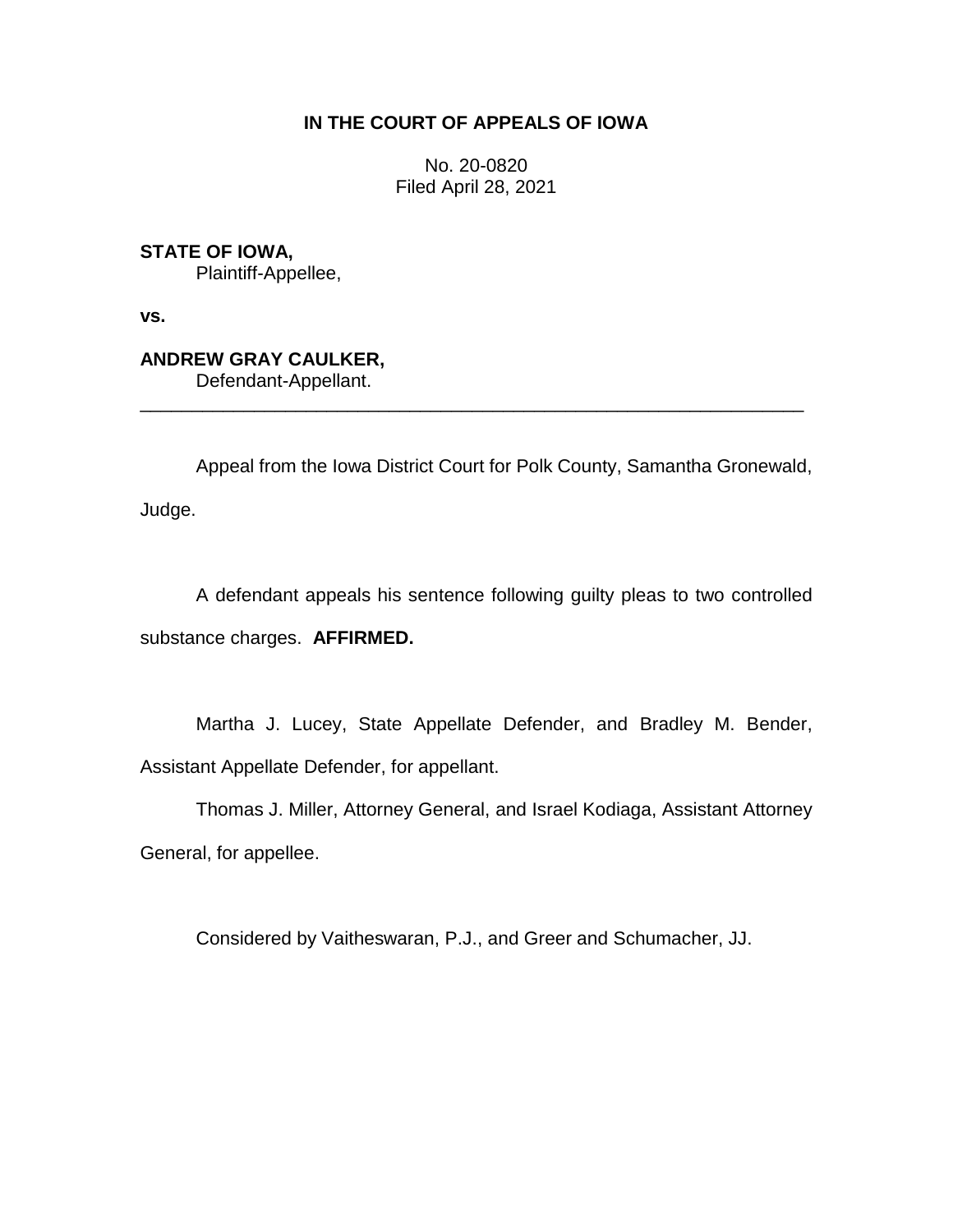## **SCHUMACHER, Judge.**

Andrew Gray Caulker appeals his sentence on two counts of possession of a controlled substance with intent to deliver as part of a plea agreement adopted by the district court. Caulker argues the district court abused its discretion by imposing a prison sentence on each charge. We find the district court did not abuse its discretion in sentencing Caulker to a term of imprisonment on each charge. The court did not rely on clearly untenable or unreasonable grounds for the sentence, and accordingly, we affirm the district court.

## **I. Background Facts & Proceedings.**

 $\overline{a}$ 

Caulker was charged with count I, possession of a controlled substance with intent to deliver (methamphetamine) (second or subsequent offense), in violation of Iowa Code section 123.301(1)(b)(7) (2019); count II, possession of a controlled substance with intent to deliver (marijuana) (second or subsequent offense), in violation of section 124.401(1)(d); counts III and IV, failure to possess a tax stamp, in violation of sections 453B.3 and 453B.12; and count V, possession of a controlled substance (cocaine), in violation of section 124.401(5).

Caulker entered into a written plea agreement in which he agreed to plead guilty to lesser-included offenses of counts I and II, as originally charged, both as second or subsequent offenses, with the State dismissing the remaining charges. The plea agreement provided the parties were free to argue any recommendation at the time of sentencing.<sup>1</sup> The district court accepted Caulker's guilty pleas. The

 $1$  The plea agreement signed by the defendant and defense counsel indicated the minimum term of incarceration for count I was ten years without the enhancement and thirty years with the enhancement.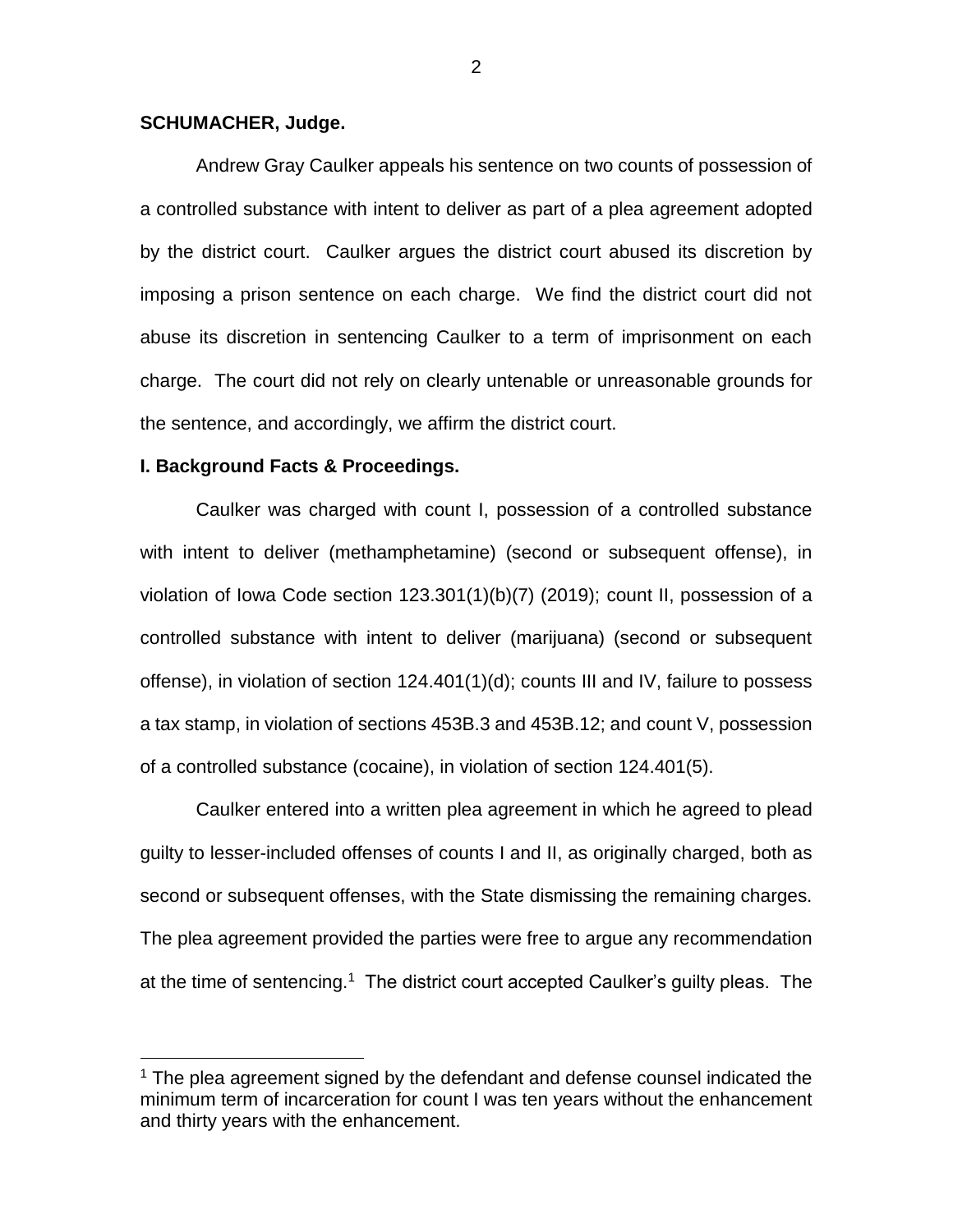State recommended Caulker be ordered to serve a thirty-year prison sentence on the lesser-included offense of count I and a fifteen-year prison sentence on count II, to be served concurrently to each other but consecutively to an unrelated probation revocation matter, for a total term not to exceed thirty-five years in prison. Caulker's attorney recommended the imposition of a ten-year prison sentence on the lesser included offense of count I and a five-year prison sentence on count II, to be suspended and run concurrently to each other but consecutively to the unrelated probation revocation matter, for a total suspended sentence of fifteen years.

At the sentencing hearing, the district court imposed a sentence that mirrored the State's recommendation. After the hearing, the district court entered a nunc pro tunc order, which amended the original sentencing order, confirming that probation was denied and that Caulker was committed to the custody of the Iowa Department of Corrections. Caulker appeals.<sup>2</sup>

#### **II. Standard of Review.**

 $\overline{a}$ 

We review a district court's sentencing decision for the correction of errors at law. *State v. Formaro*, 638 N.W.2d 720, 724 (Iowa 2002). "We will not reverse the decision of the district court absent an abuse of discretion or some defect in the sentencing procedure." *Id.* We will not find an abuse of discretion "unless we are able to discern that the decision was exercised on grounds or for reasons that

<sup>2</sup> Caulker appeals from a judgment of conviction that was entered after July 1, 2019, and following his guilty plea. Iowa Code section 814.6(1)(a)(3) therefore applies, and Caulker is required to establish "good cause" for the appeal. Good cause is established here because Caulker "challenges [his] sentence rather than the guilty plea." *See State v. Damme*, 944 N.W.2d 98, 103–05 (Iowa 2020).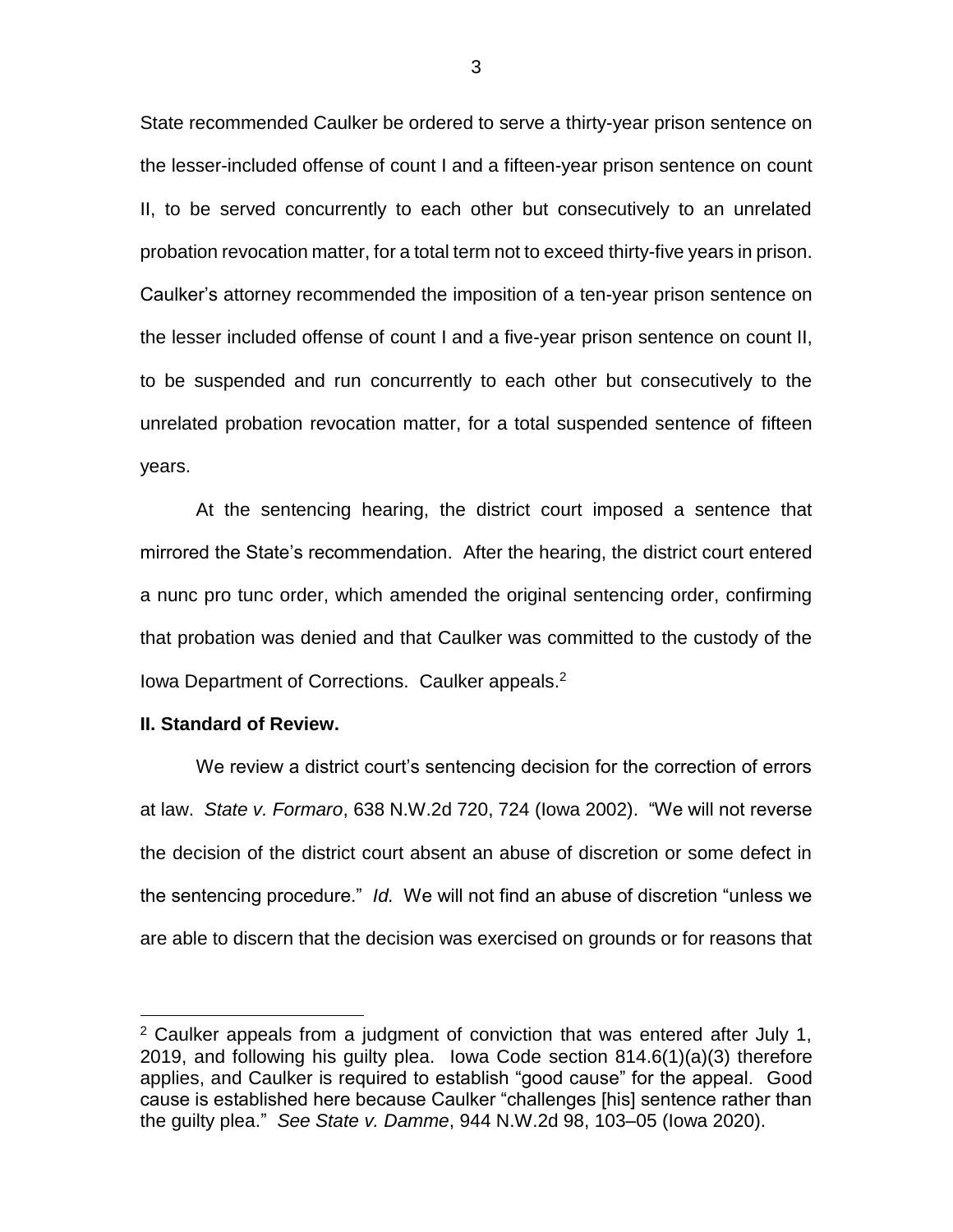were clearly untenable or unreasonable." *Id.* Where a challenged sentence falls within the statutory parameters, this court presumes it valid and only overturns for an abuse of discretion or reliance on inappropriate factors. *State v. Hopkins*, 860 N.W. 2d 550, 554 (Iowa 2015).

#### **III. Discussion.**

Caulker argues the district court did not provide adequate reasoning for his sentence. He argues the court failed to consider his individual circumstances and merely used boilerplate language in determining his sentence.

Under Iowa Rule of Criminal Procedure 2.23(3)(d), a court must "state on the record its reason for selecting the particular sentence." *State v. Hill*, 878 N.W.2d 269, 273 (Iowa 2016). "This requirement ensures defendants are well aware of the consequences of their criminal actions." *State v. Thompson*, 856 N.W.2d 915, 919 (Iowa 2014). "Most importantly, the sentence statement affords our appellate courts the opportunity to review the discretion of the sentencing court." *Id.* "The district court may satisfy this requirement either by stating its reasons orally on the record or by including such in its written sentencing order." *State v. Eberle*, No. 19-0604, 2020 WL 824180, at \*2 (Iowa Ct. App. Feb. 19, 2020) (citing *Thompson*, 856 N.W.2d at 919). "[A] 'terse and succinct' statement may be sufficient, 'so long as the brevity of the court's statement does not prevent review of the exercise of the trial court's sentencing discretion.'" *State v. Thacker*, 962 N.W.2d 402, 408 (Iowa 2014) (citation omitted).

"When the reasons for a particular sentence have not been stated on the record, however, we have vacated the sentence and remanded the case to the district court for resentencing." *Id.* Caulker claims the court improperly used

4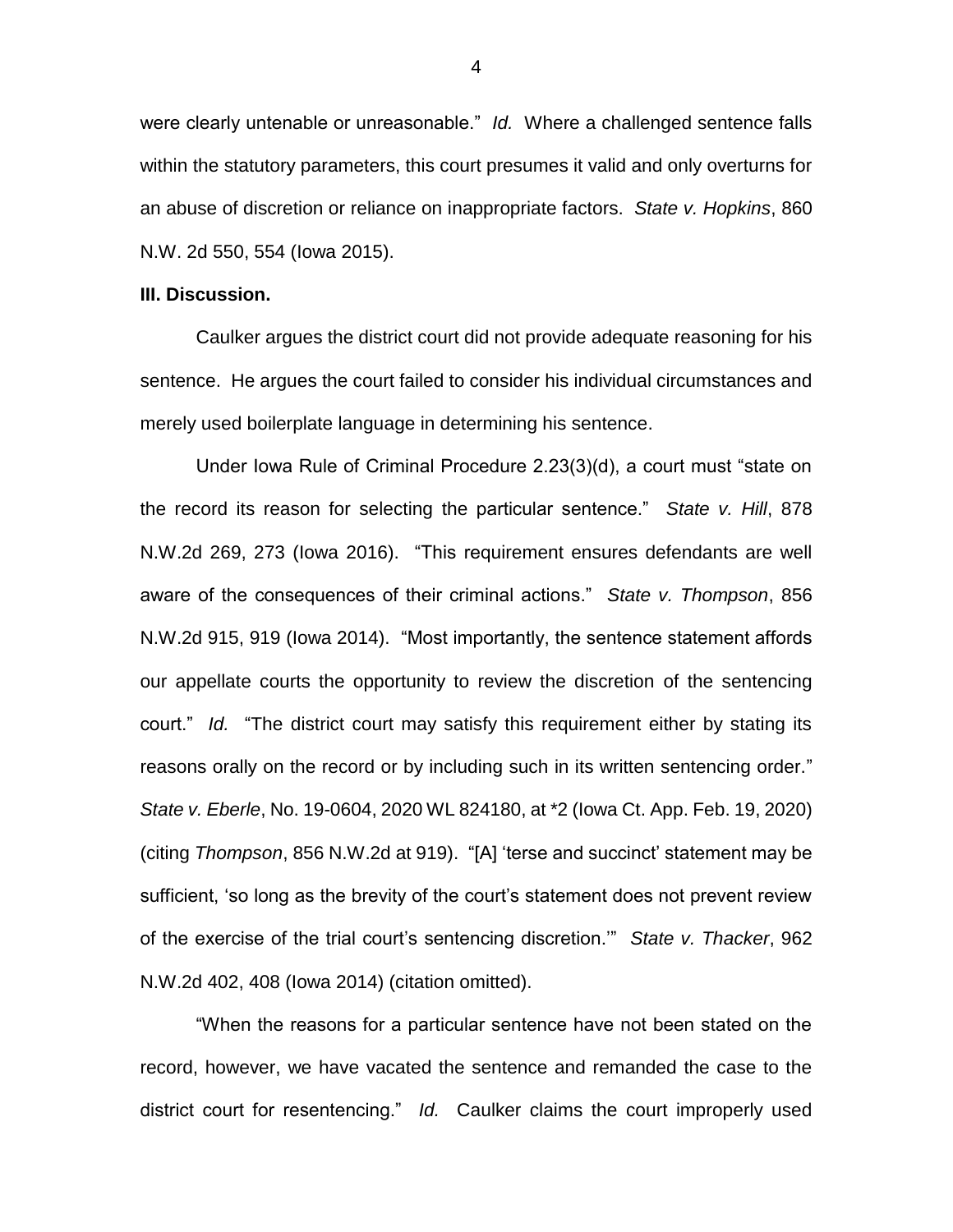boilerplate language in giving the reasons for his sentence. "[B]oilerplate language, standing alone, is insufficient to satisfy Iowa Rule of Criminal Procedure

2.23(3)(d)." *Id.* at 410.

 $\overline{a}$ 

In the instant sentencing hearing, the court stated,

Sir, the court has considered all the sentencing options provided for in the Iowa Code, and the court's judgment relative to sentence is based upon what would provide maximum opportunity for your rehabilitation and at the same time protecting the community from further offenses.

The court has considered your age, your prior record of conviction, your mental health and substance abuse history, as well as your treatment options that are available, the nature of the offense committed, and the statutory requirements.

The court noted the factors it found pertinent to imposing a sentence of incarceration, including Caulker's criminal record and his mental-health and substance-abuse history.<sup>3</sup> Moreover, the PSI highlighted Caulker's extensive juvenile and adult criminal history dating back to age twelve, that Caulker was on probation when he committed these offenses, and Caulker had only minimal success in complying with community-based services he had received in the past. The PSI ultimately recommended incarceration based on these factors. Overall, the statements made by the district court are sufficient, as they "do not prevent review of the exercise of the trial court's sentencing discretion." *See id.* at 408 (citation omitted).

In addition, the record indicates the court adequately considered Caulker's personal situation when it imposed his prison sentences. Not only did the court

 $3$  The district court's sentencing order reflected that the court had received and studied the presentence investigation report (PSI) and afforded counsel an opportunity to examine the report. At the hearing, both attorneys acknowledged receipt of the PSI, with no additions, corrections, or deletions.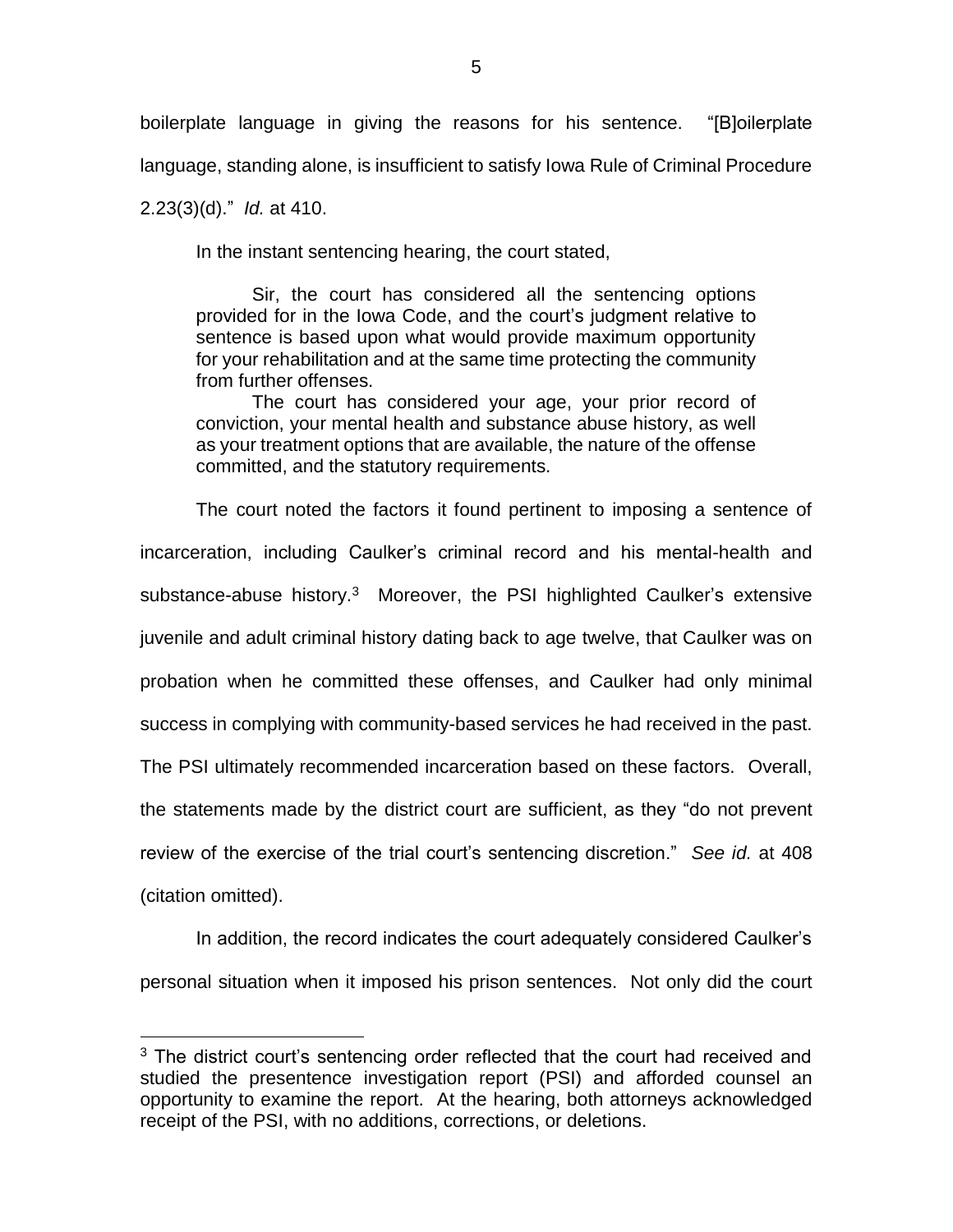consider his age, prior criminal history, mental-health and substance-abuse history, but it also considered the treatment options available to Caulker. Caulker indicated at the sentencing hearing that he had a "plan of success," which included going back to college and mentoring young people. After announcing Caulker's sentence, the district court stated:

Sir, I hope that you take advantage of the hard work that you've done and the plan that you've put in place while you were in custody.

I hope you take advantage of that programming, and I hope that when you are released from custody you do work and go back to college and serve as a mentor for young people.

By considering these factors and the district court's on-the-record statements, it is clear the court was directly considering Caulker's personal history, and, accordingly, we reject Caulker's argument concerning the sentencing order.

In addition to his argument concerning the adequacy of the reasons for the sentences, Caulker claims the district court failed to consider whether it had the discretion to enhance his sentence using the "second or subsequent offense" enhancement. He asserts the court "failed to realize that the sentences on each charge [were] not required to be enhanced pursuant to [Iowa Code] section 124.411(1)."

Here, the record shows the district court was aware of the options available to it under Iowa Code section 124.411(1). The district court explicitly stated it "has considered all the sentencing options provided for in the Iowa Code." The district court is not required to mention the enhancement provision in order to affirmatively show the court was aware of it. *See State v. Gilden*, No. 20-0256, 2020 WL 7021789, at \*1–2 (Iowa Ct. App. Nov. 30, 2020). Further, the court is only required